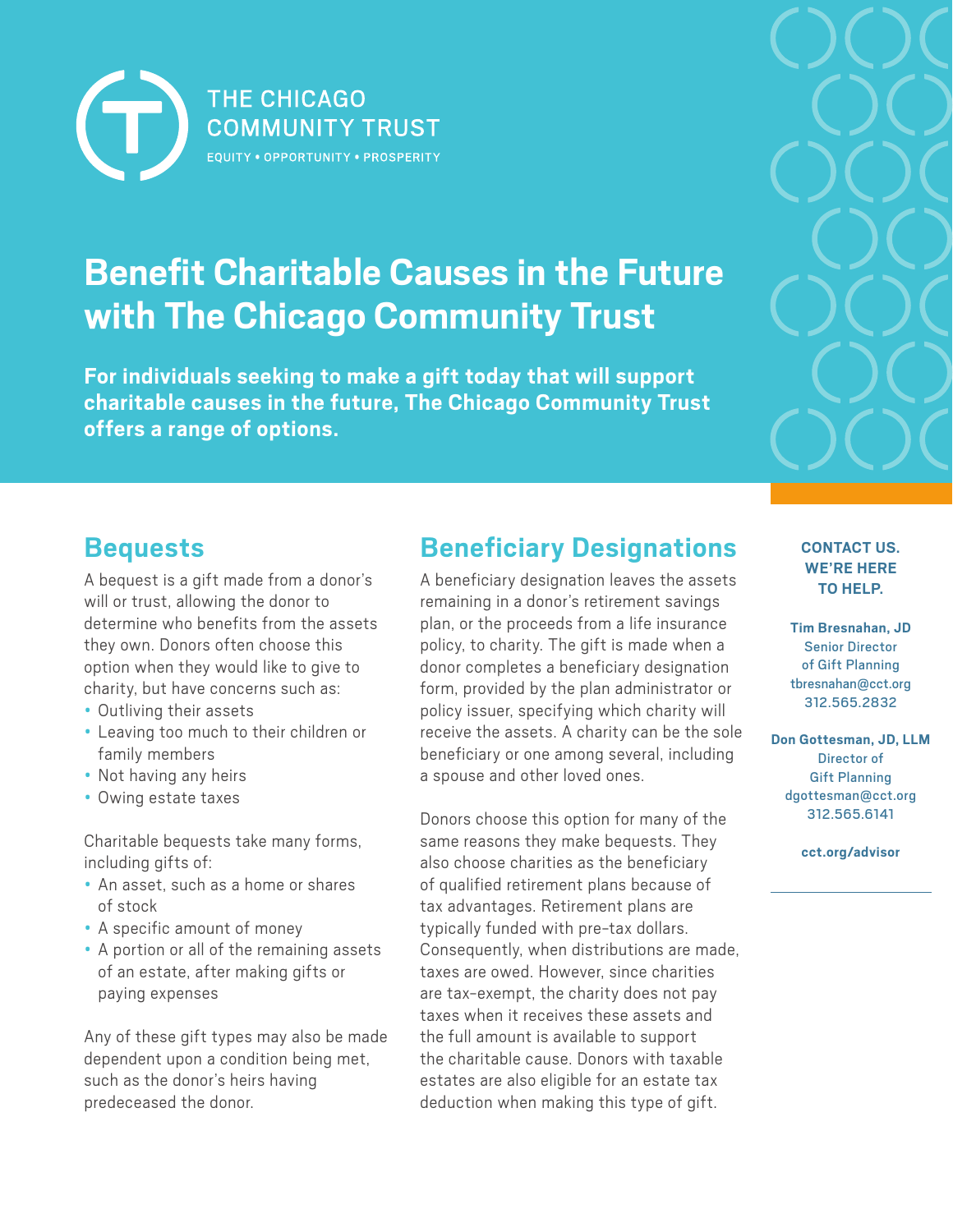## **Charitable Remainder Trusts**

A charitable remainder trust provides a donor with income, then contributes the remaining assets to charity. A donor can choose to have income paid for life or for a certain number of years, and to pay that income to themselves or to a loved one. Donors choose this option for many reasons such as:

- To ensure a continued income stream when selling a business or investment real estate
- To produce an income stream from a non-producing asset
- To diversify a concentrated stock position

Because there are many rules governing charitable trusts, a donor will engage counsel to draft the trust. The Chicago Community Trust is willing to serve as trustee in some circumstances.

## **Charitable Fund Types**

Donors who make deferred gifts may choose among several fund types to receive the assets. Further, donors may establish funds at The Chicago Community Trust to benefit the Trust or their favorite charities.

## **GIFTS TO BENEFIT THE TRUST**

Donors who would like to ensure that the Chicago region remains a thriving, equitable place where all have the opportunity to reach their potential may make a gift to The Chicago Community Trust.

Sample language:

*The Trustee shall distribute \$ (dollars), [ \_% the balance of the trust or the following described property ] to The Chicago Community Trust (EIN 36-2167000), an Illinois tax-exempt organization with its main offices located at 33 S. State Street, Suite 750, Chicago, IL 60603. All assets received shall* 

*be held, administered and used for the general charitable purposes of the Trust.*

Donors who wish to name their fund may include the following additional sample language:

*Assets received by the Trust shall be used to create the* \_\_\_\_\_\_\_\_\_\_\_\_\_\_ Fund (the "Fund"). It is *intended that the Fund shall be a component fund of the Trust and shall be used to support the charitable purposes of the Trust. The Fund may be charged regularly for direct and indirect expenses attributable to the maintenance of funds of this type and in accordance with the policies of the Trust from time-to-time in effect.*

## **GIFTS TO BENEFIT OTHER CHARITIES OR CAUSES**

The Trust offers three fund types for donors who wish to support their favorite charitable causes in the future.

## 1. Donor Advised Fund

Donors who would like to support several charities—in Chicago or elsewhere—and to enable family or friends to select the nonprofit organizations that receive support may create a donor advised fund at our affiliate The Chicago Community Foundation.

### Sample language:

*The Trustee shall distribute \$ (dollars), [ \_% the balance of the trust or the following described property] to The Chicago Community Foundation (EIN 36-3432023), an Illinois tax-exempt organization with its main offices located at 33 S. State Street, Suite 750, Chicago, IL 60603, to establish or as an addition to the \_\_\_\_\_\_\_\_\_\_\_\_\_\_ Fund, a donor advised fund. I hereby direct the Trustee to take all necessary steps to establish such a donor advised fund at the Foundation. I further*  direct the Trustee to name \_\_\_\_\_\_\_\_\_\_\_ and

 *as advisors to the fund and they shall have the same rights and privileges that I*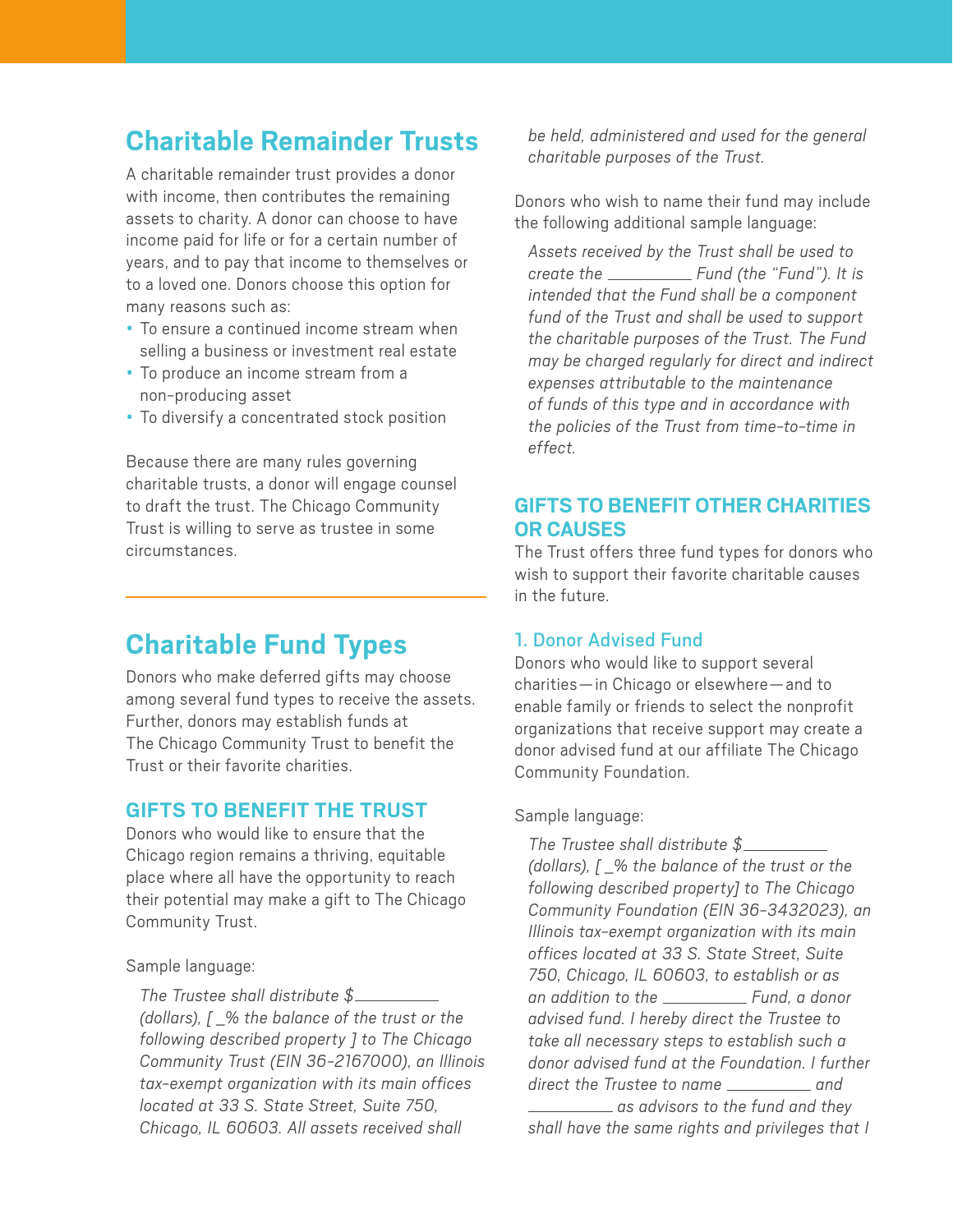*would have as a Primary Donor during my lifetime.*

*The Fund created hereunder shall be held, administered and used for the general charitable purposes of the Foundation as provided in its Articles of Incorporation. It is intended that the Fund shall be a component fund of the Foundation. The Fund may be charged regularly for direct and indirect expenses attributable to the maintenance of funds of this type and in accordance with the policies of the Foundation from time-to-time in effect.*

### 2. Field of Interest Fund

Donors who do not wish to designate individuals to continue making charitable gifts on their behalf, or who simply wish to ensure that the causes they care about most continue to receive support, may wish to create a field of interest fund. The donor informs the Trust of the areas he or she wishes to support—like the arts, education or ending homelessness—and the Trust's expert grant making staff select nonprofit organizations providing "best in class" services to receive the funds. In a sense, the Trust acts as the donor's philanthropic fiduciary.

Sample language:

*The Trustee shall distribute \$ (dollars), [ \_% the balance of the trust or the following described property] to The Chicago Community Foundation (EIN 36-3432023), an Illinois tax-exempt organization with its main offices located at 33 S. State Street, Suite 750, Chicago, IL 60603, to establish the Fund. The income and/or principal of the Fund shall be disbursed to organizations that: [insert interest areas, e.g. "advocate for children in the foster care system"; "are community-based theater companies"] [or The Foundation shall administer the fund to support the purposes that I have designated in a separate, written memorandum to the Foundation.]*

*The Fund created hereunder shall be held, administered and used for the general charitable purposes of the Foundation as provided in its Articles of Incorporation. It is intended that the Fund shall be a component fund of the Foundation. The Fund may be charged regularly for direct and indirect expenses attributable to the maintenance of funds of this type and in accordance with the policies of the Foundation from time-to-time in effect.*

#### 3. Designated Fund

Donors who would like to support specific charities—in Chicago or elsewhere—may create a designated fund at our affiliate The Chicago Community Foundation.

#### Sample language:

*The Trustee shall distribute \$ (dollars), [ \_% the balance of the trust or the following described property] to The Chicago Community Foundation (EIN 36-3432023), an Illinois tax-exempt organization with its main offices located at 33 S. State Street, Suite 750, Chicago, IL 60603, to establish the Fund. The income and/or principal of the Fund shall be disbursed to support the following charities and in the following percentages: [list specific charities and percentages] on an annual basis per the Foundation's spending policy.*

*The Fund created hereunder shall be held, administered, and used for the general charitable purposes of the Foundation as provided in its Articles of Incorporation. It is intended that the Fund shall be a component fund of the Foundation. The Fund may be charged regularly for direct and indirect expenses attributable to the maintenance of funds of this type and in accordance with the policies of the Foundation from time-to-time in effect.*